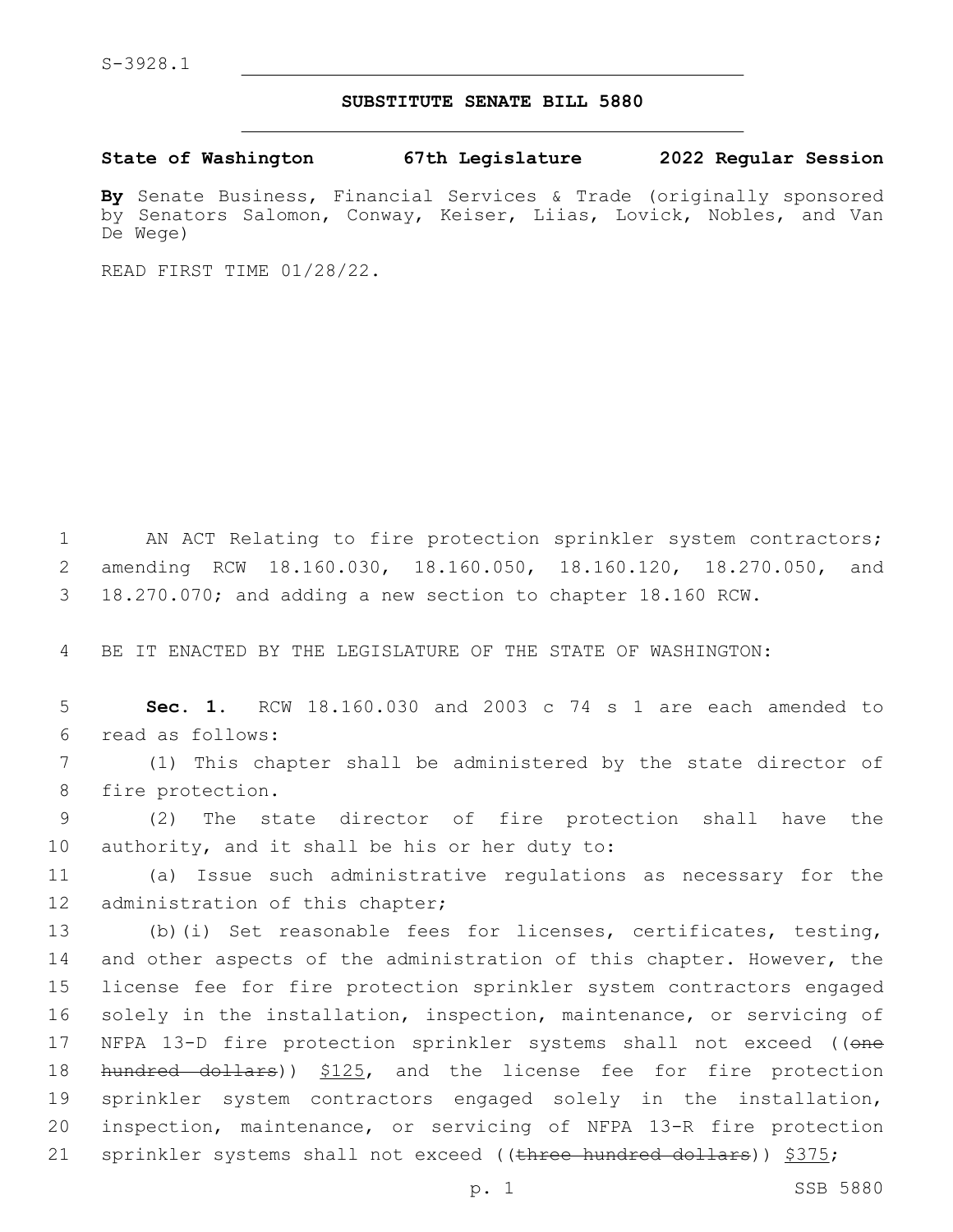(ii) Adopt rules establishing a special category restricted to contractors registered under chapter 18.27 RCW who install underground systems that service fire protection sprinkler systems. 4 The rules shall be adopted within ninety days of March 31, 1992;

 (iii) Subject to RCW 18.160.120, adopt rules defining infractions under this chapter and fines to be assessed for those infractions;

7 (c) Enforce the provisions of this chapter;

 (d) Conduct investigations of complaints to determine if any infractions of this chapter or the regulations developed under this 10 chapter have occurred;

 (e) Assign a certificate number to each certificate of competency 12 holder; and

 (f) Adopt rules necessary to implement and administer a program which requires the affixation of a seal any time a fire protection sprinkler system is installed, which seal shall include the certificate number of any certificate of competency holder who installs, in whole or in part, the fire protection sprinkler system.

 **Sec. 2.** RCW 18.160.050 and 2018 c 37 s 1 are each amended to 19 read as follows:

 (1)(a) All certificate of competency holders that desire to continue in the fire protection sprinkler business shall annually, prior to January 1st, secure from the state director of fire protection a renewal certificate of competency upon payment of the 24 fee as prescribed by the state director of fire protection. Application for renewal shall be upon a form prescribed by the state director of fire protection and the certificate holder shall furnish 27 the information required by the director.

 (b) Failure of any certificate of competency holder to secure his 29 or her renewal certificate of competency within ((sixty)) 60 days after the due date shall constitute sufficient cause for the state director of fire protection to suspend the certificate of competency.

 (c) The state director of fire protection may, upon the receipt of payment of all delinquent fees including a late charge, restore a certificate of competency that has been suspended for failure to pay 35 the renewal fee.

 (d) A certificate of competency holder may voluntarily surrender his or her certificate of competency to the state director of fire protection and be relieved of the annual renewal fee. After surrendering the certificate of competency, he or she shall not be

p. 2 SSB 5880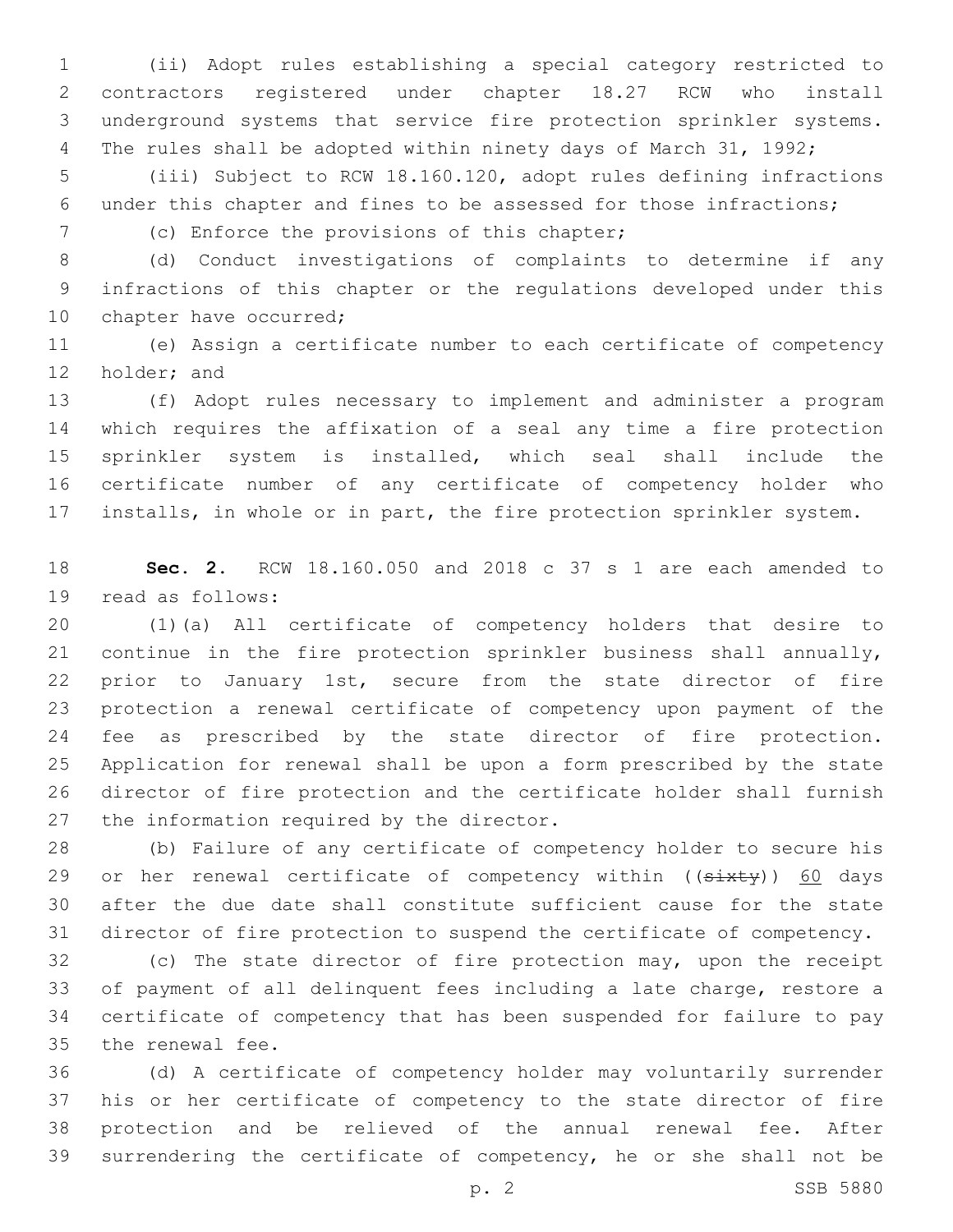known as a certificate of competency holder and shall desist from the practice thereof. Within two years from the time of surrender of the certificate of competency, he or she may again qualify for a certificate of competency, without examination, by the payment of the required fee. If two or more years have elapsed, he or she shall 6 return to the status of a new applicant.

 (2)(a) All licensed fire protection sprinkler system contractors desiring to continue to be licensed shall annually, prior to January 1st, secure from the state director of fire protection a renewal license upon payment of the fee as prescribed by the state director of fire protection. Application for renewal shall be upon a form prescribed by the state director of fire protection and the license holder shall furnish the information required by the director.

 (b) Failure of any license holder to secure his or her renewal 15 license within (( $\frac{3x+y}{60}$  days after the due date shall constitute sufficient cause for the state director of fire protection to suspend 17 the license.

 (c) The state director of fire protection may, upon the receipt of payment of all delinquent fees including a late charge, restore a license that has been suspended for failure to pay the renewal fee.

 (3) The initial certificate of competency or license fee shall be prorated based upon the portion of the year such certificate of competency or license is in effect, prior to renewal on January 1st.

 (4) The fire protection contractor license fund is created in the 25 custody of the state treasurer. ((A11)) Except for penalties received under RCW 18.160.120, all receipts from license and certificate fees and charges or from the money generated by the rules and regulations promulgated under this chapter shall be deposited into the fund. Expenditures from the fund may be used only for purposes authorized under this chapter and for providing assistance in identifying fire sprinkler system components that have been subject to either a recall or voluntary replacement program by a manufacturer of fire sprinkler products, a nationally recognized testing laboratory, or the federal consumer product safety commission; and for use in developing and publishing educational materials related to the effectiveness of residential fire sprinklers. Assistance shall include, but is not limited to, aiding in the identification of recalled components, information sharing strategies aimed at ensuring the consumer is made aware of recalls and voluntary replacement programs, and providing training and assistance to local fire authorities, the fire sprinkler

p. 3 SSB 5880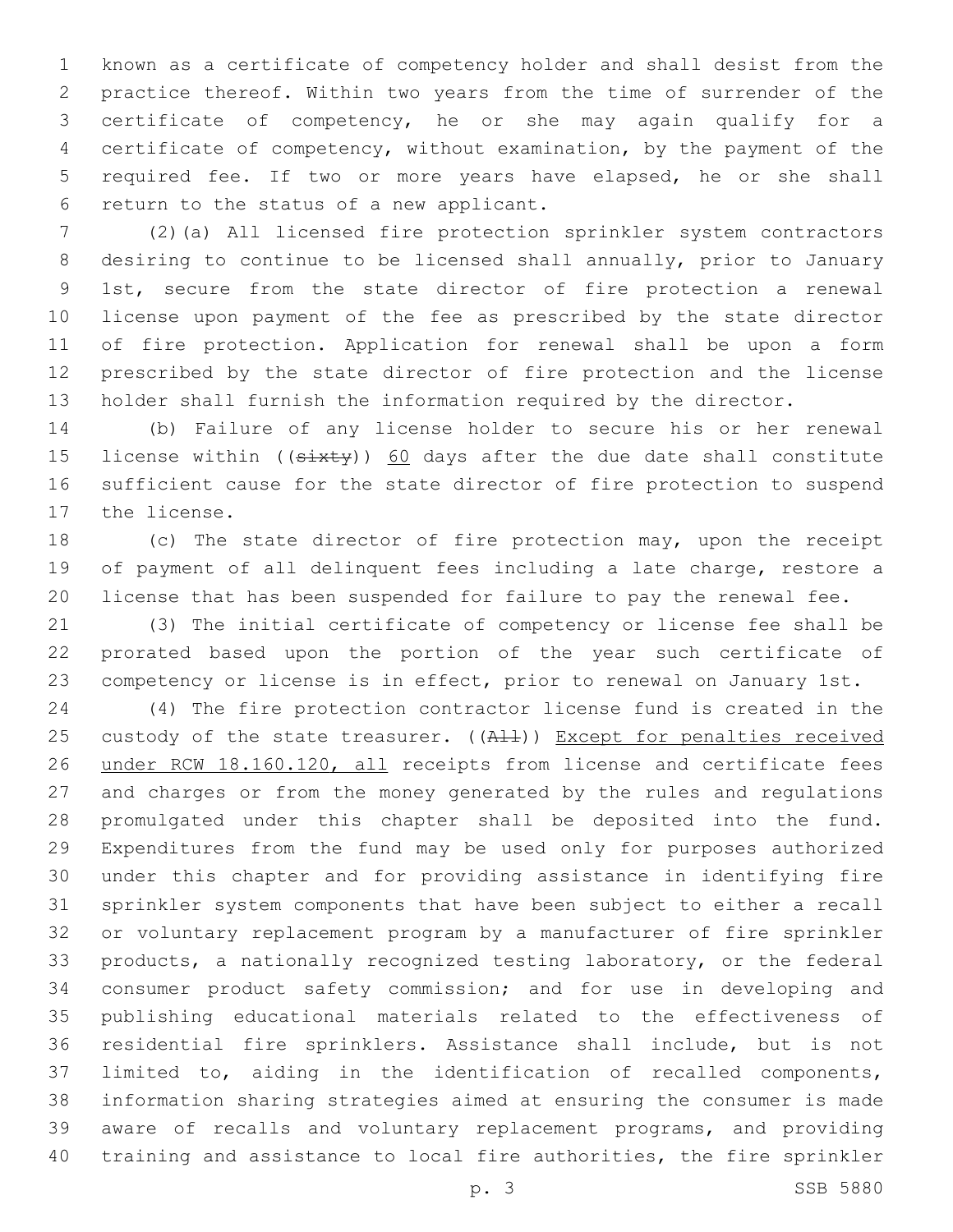industry, and the public. Only the state director of fire protection or the director's designee may authorize expenditures from the fund. The fund is subject to allotment procedures under chapter 43.88 RCW, 4 but no appropriation is required for expenditures.

5 **Sec. 3.** RCW 18.160.120 and 2003 c 74 s 2 are each amended to read as follows:6

7 (1) A fire protection sprinkler system contractor found to have 8 committed an infraction under this chapter as defined in rule under 9 RCW 18.160.030(2)(b)(iii) shall be assessed a fine of not less than 10 ((two hundred dollars)) \$300 and not more than ((five thousand 11 dollars)) \$7,500 for the first infraction, a fine of not less than 12 \$400 and not more than \$10,000 for a second infraction by the same 13 contractor, and a fine of not less than \$1,000 and not more than 14 \$15,000 for the third and any subsequent infractions by the same 15 contractor.

16 (2) A fire protection sprinkler system contractor who fails to 17 obtain a certificate of competency under RCW 18.160.040 shall be 18 assessed a fine of not less than ((one thousand dollars)) \$1,500 and 19 not more than ((<del>five thousand dollars</del>)) \$7,500 for the first 20 infraction, and a fine of not less than \$2,500 and not more than 21 \$10,000 for a second infraction by the same contractor, and a fine of 22 not less than \$5,000 and not more than \$25,000 for the third and any 23 subsequent infractions by the same contractor.

24 (3) All fines collected under this section shall be deposited 25 into the fire protection ((contractor license fund)) compliance 26 account.

27 NEW SECTION. **Sec. 4.** A new section is added to chapter 18.160 28 RCW to read as follows:

 The fire protection compliance account is created in the custody of the state treasurer. All fines collected under RCW 18.160.120 and the rules and regulations adopted under RCW 18.160.120 must be deposited into the account. Expenditures from the account may only be used for the purposes of enforcing this chapter. Only the state director of fire protection or their designee may authorize expenditures from the account. The account is subject to allotment procedures under chapter 43.88 RCW, but no appropriation is required 37 for expenditures.